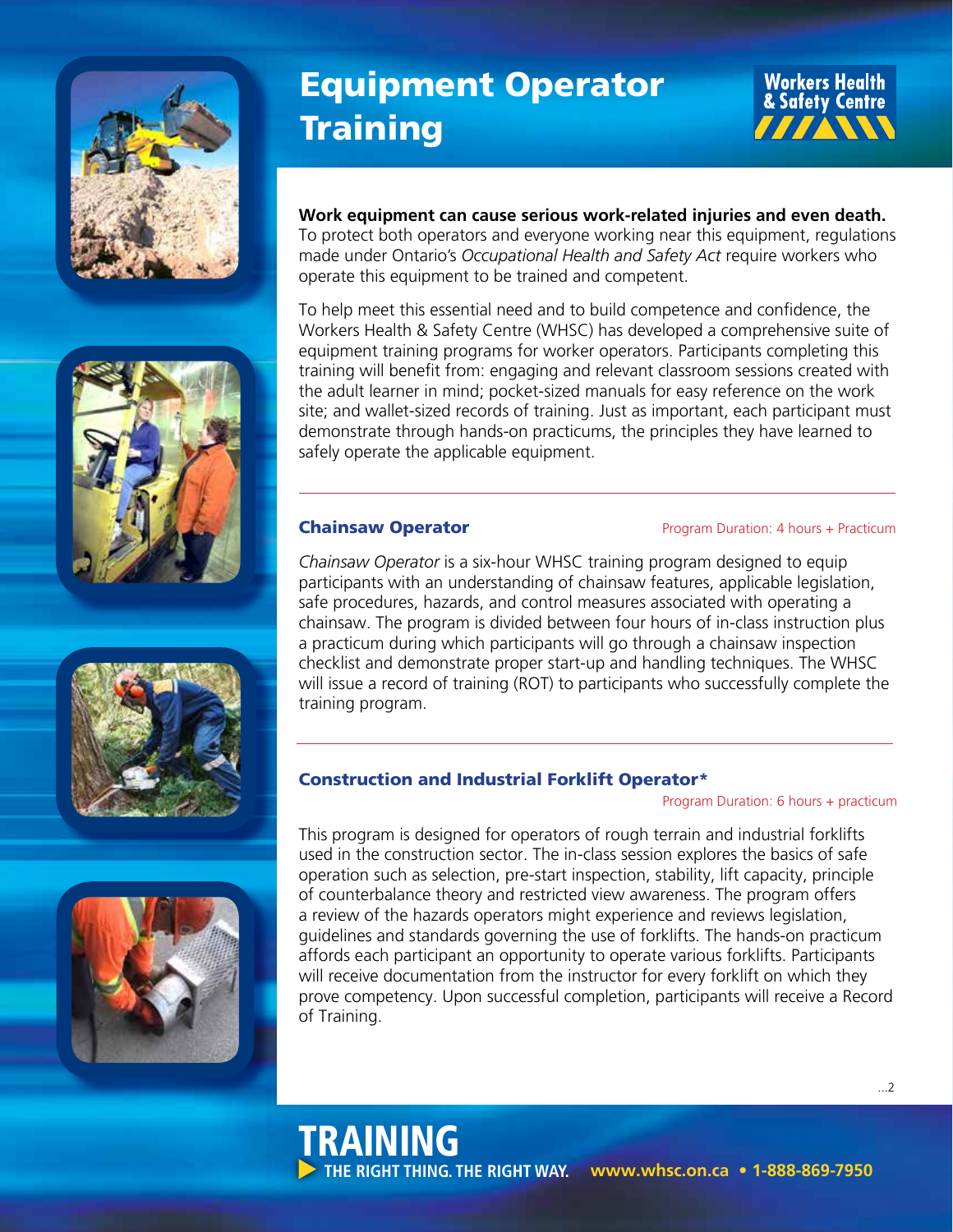**Forklift Operator\*** Program Duration: 6 hours + Practicum

This program is for workers who will operate powered lift trucks (Classes 1 to 5). In the classroom, participants will first explore the basics of powered lift truck operation including selection criteria, stability, lift capacity and principles of counterbalance theory. Participants also gain an understanding of legislation, guidelines and standards governing the use of powered lift trucks. Also covered are the many hazards specific to powered lift truck use in the work environment, components of an effective powered lift truck pre-start inspection checklist and safe operating rules and practices.

# **Mini Excavator Operator Program Duration: 6 hours + Practicum**

Program participants will first learn about how components of mini excavators work. They will also discuss legislation applicable to mini excavators including sections of the *Regulations for Construction Projects*, and the *Occupational Health and Safety Act*. The program addresses health and safety hazards associated with the operation of mini excavators and their control measures, including hazards associated with rollovers, power lines, noise and vibration and other conditions that if left unchecked can lead to musculoskeletal injuries.

# **Powered Elevating Work Platform Operator Election Concept Analysis Concept Practicum**

Prerequisite: Working at Heights

Participants will learn about different types of elevating work platforms and discuss their functions, safety features, characteristics, components and stability. Participants will also discuss applicable legislation. Further, this program addresses fall protection systems and requirements of related CSA standards including owner responsibilities, record keeping, and operator training and retraining. Just as important, program participants will gain an understanding of associated health and safety hazards and their control, including those associated with unstable ground or rough terrain, tip-overs and rollovers, noise, wind speed, and conditions leading to musculoskeletal disorders. Also of note, for propanepowered platforms, the *Technical Standards and Safety Act* requires training participants to learn about potential hazards associated with propane and relevant controls. To help comply with this requirement, this program includes a section on safe propane cylinder exchange.

### **Propane for CH-02 ROT Propane for CH-02 ROT Propane Propane Propane Propane Propane Propane Propane Propane Propane Propane Propane Propane Propane Propane Propane Propane Propane Propane Propane Propane Propane Propa**

To work with propane and use propane fuelled equipment workers must hold a CH-02 (Construction Heater Operator 2) certificate from an accredited training facility. This one day, WHSC Propane CH-02 ROT program meets and surpasses the regulatory requirements of the Technical Standards and Safety Authority (TSSA) and its regulations. The training program consists of two sessions. First, an in-class session provides participants with critical education on propane characteristics, proper handling, storage and use, plus applicable legislation. Participants will also be required to complete written evaluation worksheets. A second hands-on session allows participants to learn and then demonstrate

TRAINING



...3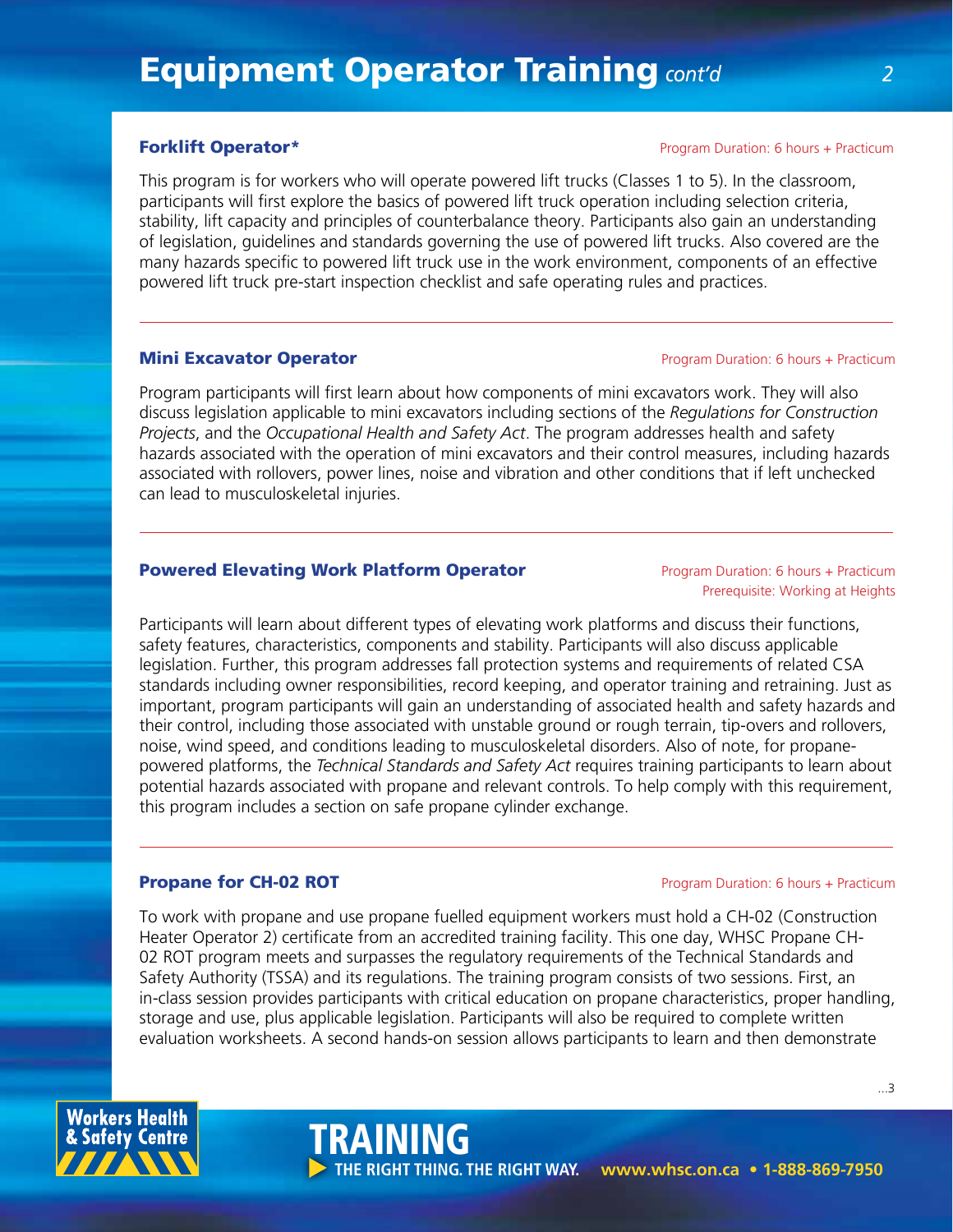skills such as inspections and transfers, as well as how to manifold three cylinders together, connect construction heaters and torches to cylinders, and safely start up and shut down all equipment. Upon successful conclusion, participants will receive a record of training (ROT) certificate, valid for three years.

This program is for workers required to operate rough terrain forklift trucks (RTFT) on outdoor job sites with "unimproved" natural terrain or disturbed terrain. Participants explore the proper selection, design and safe operation of these vehicles with special attention paid to capacity and stability. Specific safety measures including pre-start inspections, overhead guards, ergonomic design considerations, hydraulic safety, restricted view awareness and personal protective equipment are discussed. Legislation, regulations and standards related to the operation and maintenance of RTFTs are also discussed.

### **Skid Steer Operator Program Duration: 6 hours + Practicum**

This training program will provide participants with an understanding of skid steer features along with associated hazards and control measures. Hazards include pinning and crushing hazards, rollovers, noise, vibration, heat and cold stress, overhead and underground electrical hazards, poor visibility, vehicle emissions, confined space, and mount and dismount hazards. Participants will learn about various types of skid steer attachments, their application and potential hazards. As well, they will learn about factors affecting stability such as load capacity, rough terrain, speed and turning. Finally, this session covers the centre of gravity and load centre theories plus the combined centre of gravity concept.

### **Skid Steer & Mini Excavator Operator Program Duration: 6 hours + practicum**

TRAINING

This program combines two of WHSC's most popular programs to meet the needs of construction workers who require both skid steer and mini excavator operator training. Delivered over two days, this program is designed for veteran and novice operators alike. Six hours of in-class theory introduces participants to the types of skid steers and mini excavators, reviews equipment specification tables and their role in calculating the rated capacity to avoid stability hazards, and examines centre of gravity and its relationship to stability. Other essential content explains various types of workplace hazards as well as the legal responsibilities of operators as it relates to operation of the equipment. The program incorporates up to three hours of practicum per participant to demonstrate inspection and safe operation of both machines. Upon successful completion, participants will receive a Record of Training.



...4

 **www.whsc.on.ca • 1-888-869-7950 THE RIGHT THING. THE RIGHT WAY.**

### **Rough Terrain Operator\* Program Duration: 6 hours + Practicum** Program Duration: 6 hours + Practicum